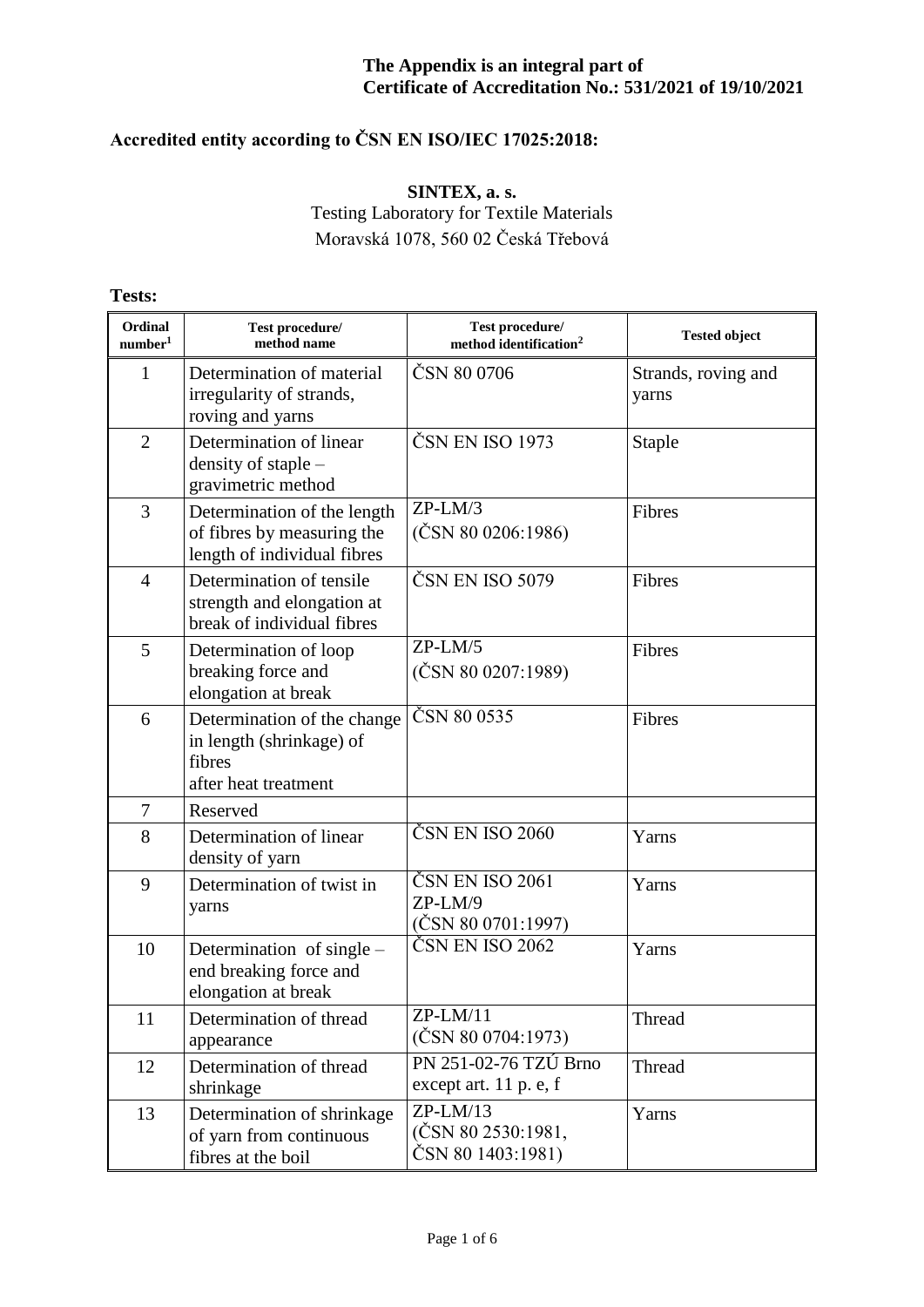# **Accredited entity according to ČSN EN ISO/IEC 17025:2018:**

**SINTEX, a. s.**

Testing Laboratory for Textile Materials Moravská 1078, 560 02 Česká Třebová

| Ordinal<br>number <sup>1</sup> | Test procedure/<br>method name                                                                  | Test procedure/<br>method identification <sup>2</sup>                      | <b>Tested object</b> |
|--------------------------------|-------------------------------------------------------------------------------------------------|----------------------------------------------------------------------------|----------------------|
| 14                             | Determination of shrinkage<br>(KK contraction) of no-<br>torque yarns from<br>continuous fibres | $ZP-LM/14$<br>$(CSN 80 2530:1981$ art. 41,<br>ČSN 80 1403:1981 art. 33)    | Yarns                |
| 15                             | Determination of density of<br>filament twist – air whirled<br>yarns from continuous<br>fibres  | $ZP-LM/15$<br>$(\text{ČSN } 80 2530:1981 \text{ art. } 56)$                | Yarns                |
| 16                             | Determination of width of<br>fabrics                                                            | ČSN EN 1773                                                                | Textiles             |
| 17                             | Determination of mass per<br>unit area of fabrics                                               | ČSN EN 12127                                                               | <b>Textiles</b>      |
| 18                             | Determination of number of<br>threads per unit length of<br>fabrics                             | ČSN EN 1049-2<br>method A, B                                               | Textiles             |
| 19                             | Determination of<br>dimensional change of<br>fabrics in washing and<br>drying                   | ČSN EN ISO 5077<br>ČSN EN ISO 3759<br>$ZP-LM/19$<br>(ČSN EN ISO 6330:2012) | Textiles             |
| 20                             | Determination of the<br>permeability of fabrics to<br>air                                       | ČSN EN ISO 9237                                                            | Textiles             |
| 21                             | Determination of tensile<br>strength and elongation of<br>fabrics                               | ČSN EN ISO 13934-1<br>ČSN EN 29073-3                                       | <b>Textiles</b>      |
| 22                             | Determination of tear force<br>and elongation of knitted<br>fabrics                             | $ZP-LM/22$<br>$(\text{ČSN } 80 0810:1984)$                                 | Knitted fabrics      |
| 23                             | Determination of tear force<br>of fabrics                                                       | ČSN EN ISO 13937-2<br>ČSN EN ISO 13937-3                                   | <b>Textiles</b>      |
| 24                             | Reserved                                                                                        |                                                                            |                      |
| 25                             | Reserved                                                                                        |                                                                            |                      |
| 26                             | Reserved                                                                                        |                                                                            |                      |
| 27                             | Determination of thickness<br>of textiles and textile<br>products                               | ČSN EN ISO 5084                                                            | Textiles             |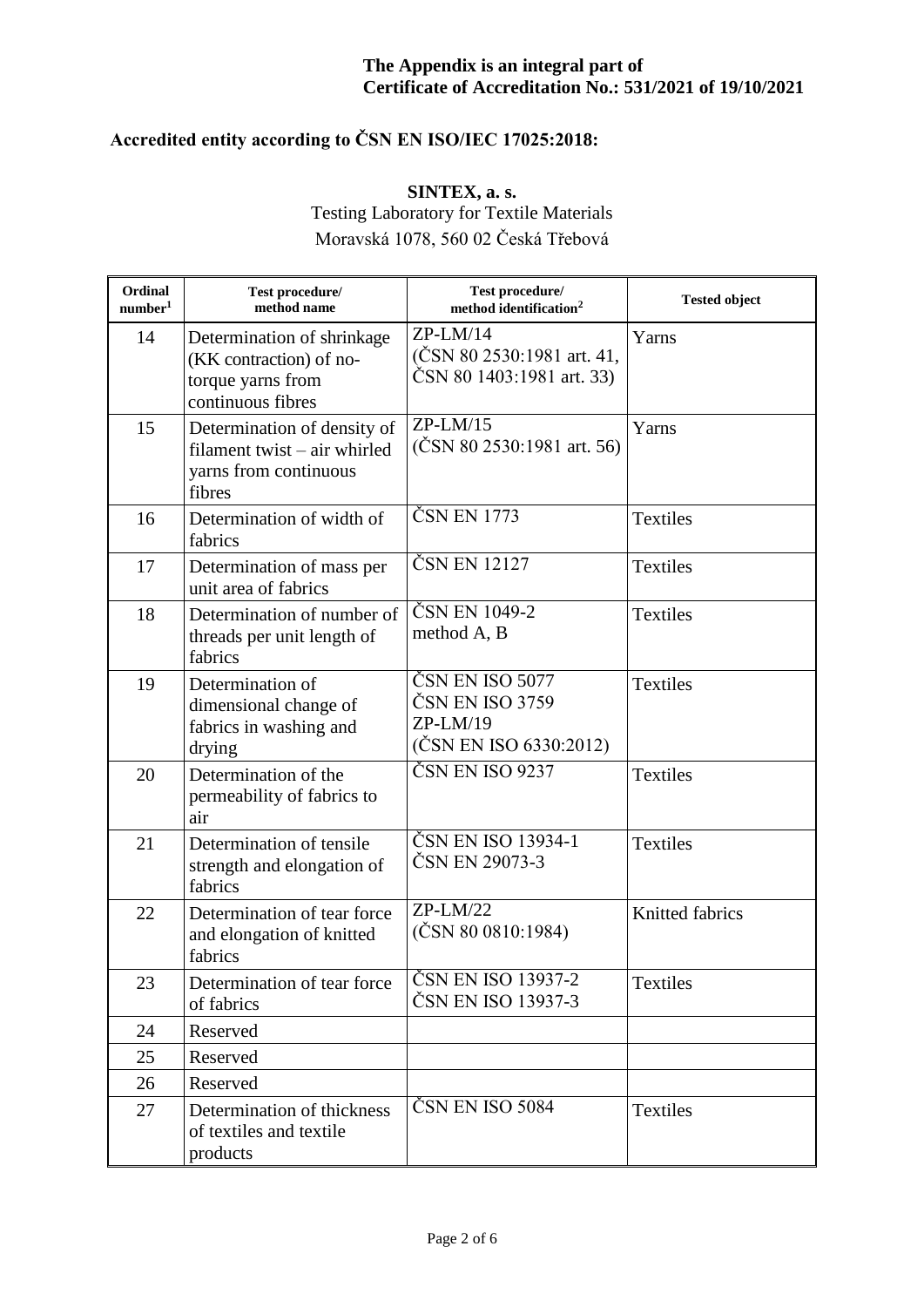# **Accredited entity according to ČSN EN ISO/IEC 17025:2018:**

**SINTEX, a. s.** Testing Laboratory for Textile Materials Moravská 1078, 560 02 Česká Třebová

| Ordinal<br>number <sup>1</sup> | Test procedure/<br>method name                                                                                                 | Test procedure/<br>method identification <sup>2</sup>                                                               | <b>Tested object</b>                                  |
|--------------------------------|--------------------------------------------------------------------------------------------------------------------------------|---------------------------------------------------------------------------------------------------------------------|-------------------------------------------------------|
| 28                             | Determination of fabric<br>propensity to surface<br>pilling, fuzzing or matting –<br><b>Modified Martindale</b><br>method      | ČSN EN ISO 12945-2<br>ČSN EN ISO 12945-4                                                                            | <b>Textiles</b>                                       |
| 29                             | Determination of the<br>abrasion resistance of<br>fabrics by the Martindale<br>method - Determination of<br>specimen breakdown | ČSN EN ISO 12947-2                                                                                                  | <b>Textiles</b>                                       |
| 30                             | Determination of skew of<br>fabrics, piece products and<br>clothing                                                            | ČSN 80 0865                                                                                                         | Textiles                                              |
| 31                             | Determination of the<br>recovery from creasing of<br>fabrics                                                                   | ČSN EN 22313                                                                                                        | Textiles                                              |
| 32                             | Determination of resistance<br>to surface wetting of fabrics<br>(Spray-test)                                                   | ČSN EN ISO 4920                                                                                                     | Textiles                                              |
| 33                             | Determination of<br>dimensions and appearance<br>of piece products                                                             | $ZP-LM/33$<br>$(\text{ČSN } 80 0864 : 1981)$<br>ČSN 80 7040<br>ČSN 80 5003                                          | <b>Textiles</b>                                       |
| 34                             | Determination of weight                                                                                                        | $ZP-LM/34$<br>$(\text{ČSN } 80 0863 : 1992)$                                                                        | Textiles                                              |
| 35                             | Determination of electric<br>resistance                                                                                        | ČSN 80 0059                                                                                                         | <b>Textiles</b>                                       |
| 36                             | Determination of surface<br>resistivity                                                                                        | ČSN EN 1149-1<br>ČSN EN 61340-2-3 ed. 2,<br>art. 8.4.1, art. 9.1<br>IEC 61340-2-3 ed. 2.0,<br>art. 8.4.1., art. 9.1 | Textiles,<br>solid electrical<br>insulating materials |
| 37                             | Determination of the<br>electrical resistance through<br>a material                                                            | ČSN EN 1149-2<br>ČSN EN 61340-2-3 ed. 2,<br>art. 8.4.2, art. 9.2<br>IEC 61340-2-3 ed. 2.0,<br>art. 8.4.2, art. 9.2  | Textiles,<br>solid electrical<br>insulating materials |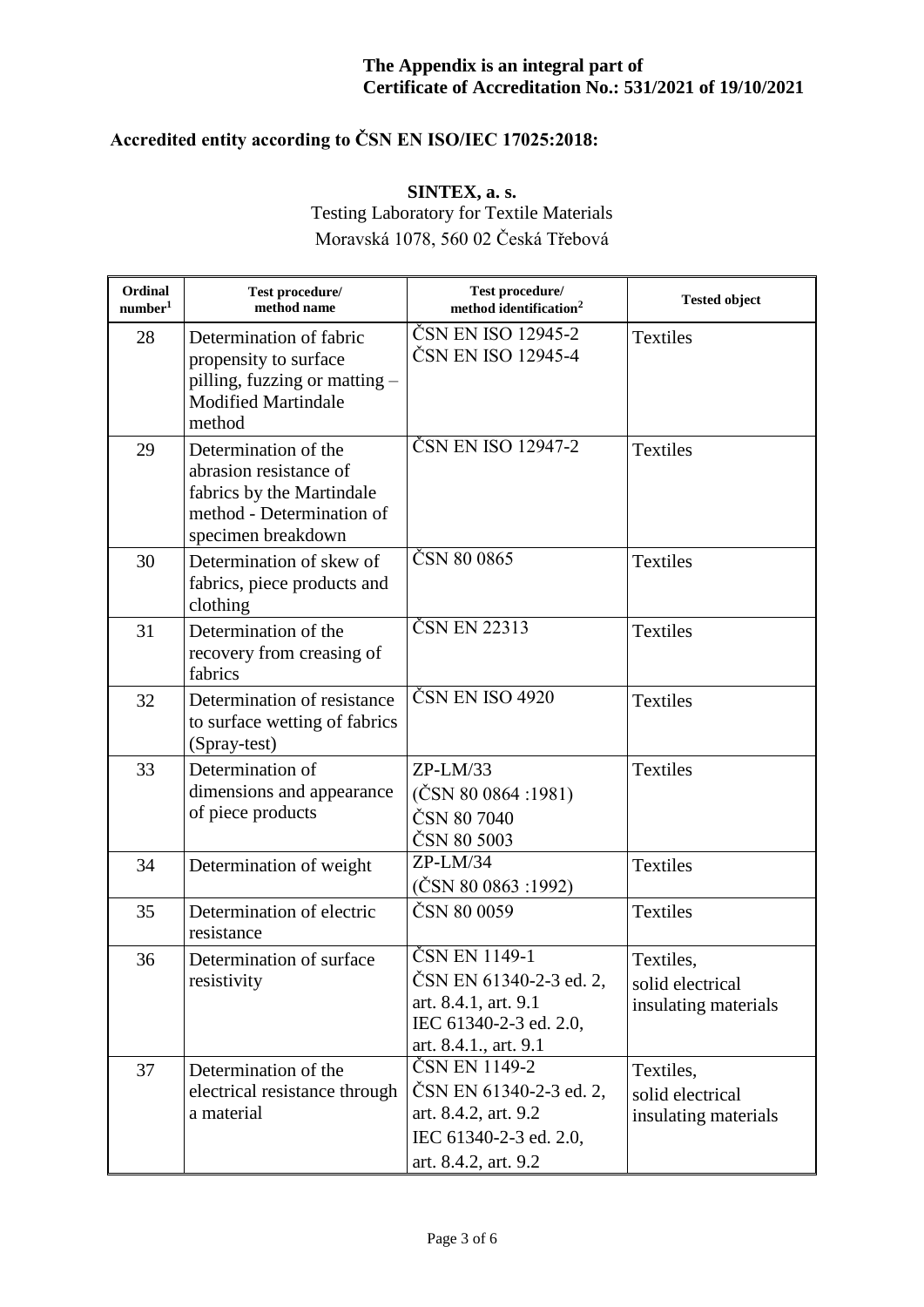# **Accredited entity according to ČSN EN ISO/IEC 17025:2018:**

### **SINTEX, a. s.** Testing Laboratory for Textile Materials Moravská 1078, 560 02 Česká Třebová

| Ordinal<br>number <sup>1</sup> | Test procedure/<br>method name                                                                                                                                           | Test procedure/<br>method identification <sup>2</sup>                                                                                                                                                                                            | <b>Tested object</b>                                  |
|--------------------------------|--------------------------------------------------------------------------------------------------------------------------------------------------------------------------|--------------------------------------------------------------------------------------------------------------------------------------------------------------------------------------------------------------------------------------------------|-------------------------------------------------------|
| 38                             | Determination of resistance<br>between two points                                                                                                                        | ČSN EN 61340-4-9<br>art. 6.3.2.1, art. 6.3.2.3,<br>IEC 61340-4-9 ed. 2.0,<br>art. 6.3.2.1, art. 6.3.2.3,<br>ČSN EN 61340-4-1,<br>art. 9.2,<br>ČSN EN 61340-2-3 ed. 2,<br>art. 8.4.4<br>IEC 61340-2-3 ed. 2.0,<br>art. 8.4.4<br>ANSI/ESD STM 2.1, | Textiles,<br>solid electrical<br>insulating materials |
| 39                             | Determination of ability of<br>textiles to dissipate static<br>electric charge,<br>Measurement of drop of<br>charge applied on the fabric<br>surface by corona discharge | ČSN EN 61340-2-1 ed. 2,<br>art. 5.2                                                                                                                                                                                                              | Textiles,<br>solid electrical<br>insulating materials |
| 40                             | Measurement of charge<br>decay by triboelectric<br>charging method                                                                                                       | $\text{CSN}$ EN 1149-3, method 1                                                                                                                                                                                                                 | Textiles.<br>solid electrical<br>insulating materials |
| 41                             | Measurement of charge<br>decay by induction charging<br>method                                                                                                           | $\text{ČSN}$ EN 1149-3, method 2                                                                                                                                                                                                                 | Textiles, solid<br>electrical insulating<br>materials |
| 42                             | Determination of free and<br>hydrolyzed formaldehyde -<br>water extraction method -<br>by spectrophotometry                                                              | ČSN EN ISO 14184-1                                                                                                                                                                                                                               | <b>Textiles</b>                                       |
| 43                             | Determination of pH of<br>aqueous extract                                                                                                                                | ČSN EN ISO 3071                                                                                                                                                                                                                                  | <b>Textiles</b>                                       |
| 44                             | Determination of material<br>resistance to sweat and<br>saliva                                                                                                           | MoH CR Reg.<br>No. 84/2001 Coll. Annex<br>No. 10<br>STN 80 0055 art. 4.9.4                                                                                                                                                                       | <b>Textiles</b>                                       |
| 45                             | Testing of colour fastness to<br>perspiration                                                                                                                            | ČSN EN ISO 105-E04                                                                                                                                                                                                                               | <b>Textiles</b>                                       |
| 46                             | Testing for colour fastness<br>to rubbing in dry and wet<br>conditions                                                                                                   | ČSN EN ISO 105-X12                                                                                                                                                                                                                               | <b>Textiles</b>                                       |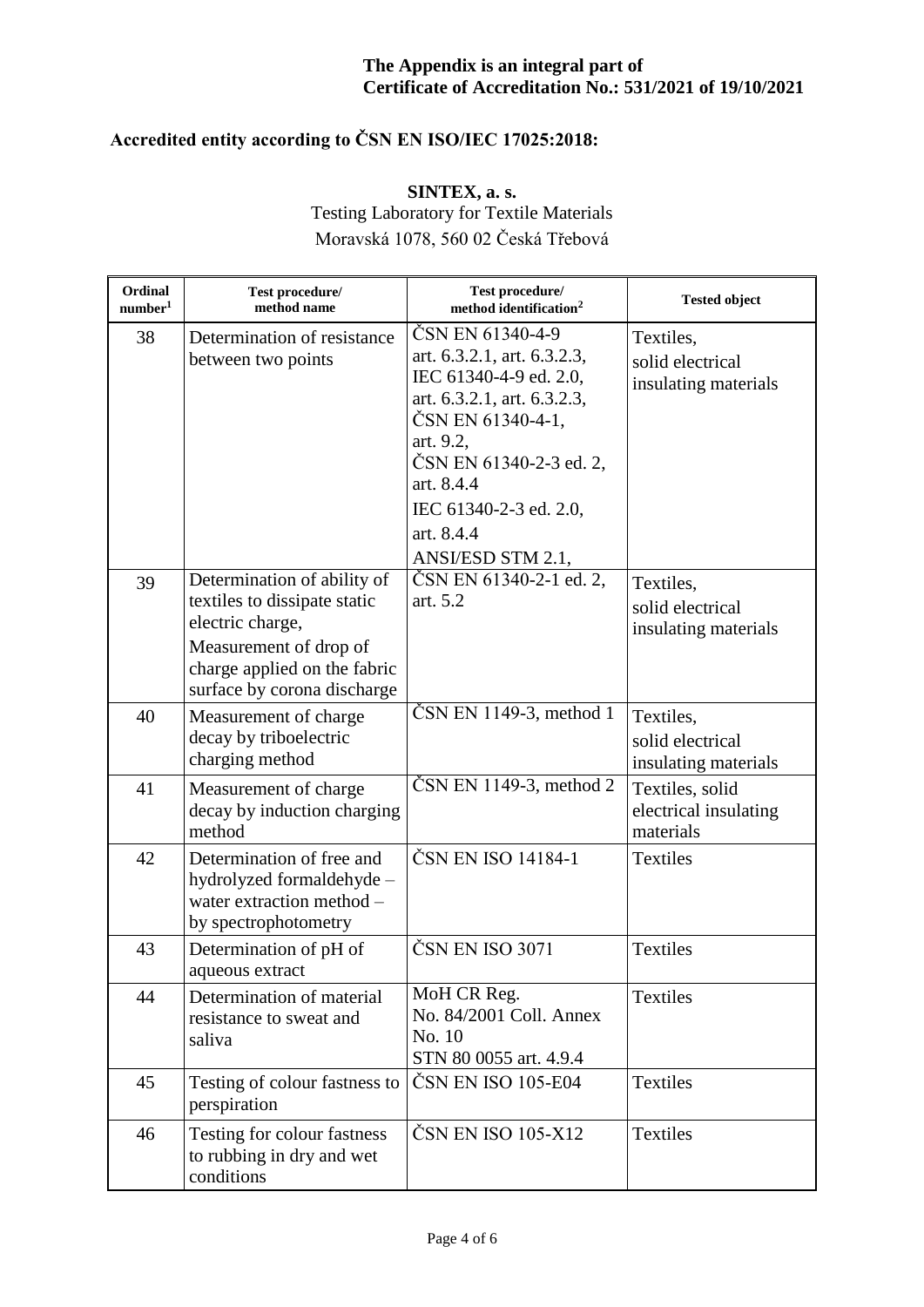## **Accredited entity according to ČSN EN ISO/IEC 17025:2018:**

**SINTEX, a. s.**

Testing Laboratory for Textile Materials Moravská 1078, 560 02 Česká Třebová

| Ordinal<br>number <sup>1</sup> | Test procedure/<br>method name                                                                                                | Test procedure/<br>method identification <sup>2</sup>                                                                             | <b>Tested object</b> |
|--------------------------------|-------------------------------------------------------------------------------------------------------------------------------|-----------------------------------------------------------------------------------------------------------------------------------|----------------------|
| 47                             | Testing for colour fastness<br>to water                                                                                       | ČSN EN ISO 105-E01                                                                                                                | <b>Textiles</b>      |
| 48                             | Testing for colour fastness<br>to domestic and commercial<br>laundering                                                       | ČSN EN ISO 105-C06                                                                                                                | <b>Textiles</b>      |
| 49                             | Testing for colour fastness<br>to washing                                                                                     | ČSN EN ISO 105-C10                                                                                                                | <b>Textiles</b>      |
| 50                             | Testing for colour fastness<br>to hot pressing                                                                                | ČSN EN ISO 105-X11                                                                                                                | <b>Textiles</b>      |
| 51                             | Testing of colour fastness to<br>dry cleaning                                                                                 | ČSN EN ISO 105-D01                                                                                                                | Textiles             |
| 52                             | Testing of colour fastness to<br>sea water                                                                                    | ČSN EN ISO 105-E02                                                                                                                | <b>Textiles</b>      |
| 53                             | Assessment of colour<br>fastness - change of colour<br>acc. to grey scale                                                     | ČSN EN 20105-A02                                                                                                                  | <b>Textiles</b>      |
| 54                             | Assessment of colour<br>fastness - staining acc. to<br>grey scale                                                             | ČSN EN ISO 105-A03                                                                                                                | <b>Textiles</b>      |
| 55                             | Determination of material<br>composition                                                                                      | Regulation (EU) No.<br>1007/2011 of the European<br>Parliament and of the<br>Council,<br>Annex VIII, except method<br>No. 5,12,16 | <b>Textiles</b>      |
| 56                             | Determination of preparation                                                                                                  | ČSN 80 0523                                                                                                                       | <b>Textiles</b>      |
| 57                             | Measurement of thermal and<br>water-vapour resistance<br>under steady-state conditions<br>(sweating guarded-hotplate<br>test) | ČSN EN ISO 11092                                                                                                                  | <b>Textiles</b>      |

**<sup>1</sup>** Asterisk at the ordinal number identifies the tests, which the Laboratory is qualified to carry out outside the permanent laboratory premises.

<sup>2</sup> If the document identifying the test procedure is dated, only these specific procedures are used. If the document identifying the test procedure is not dated, the latest edition of the specified procedure is used (including any changes).